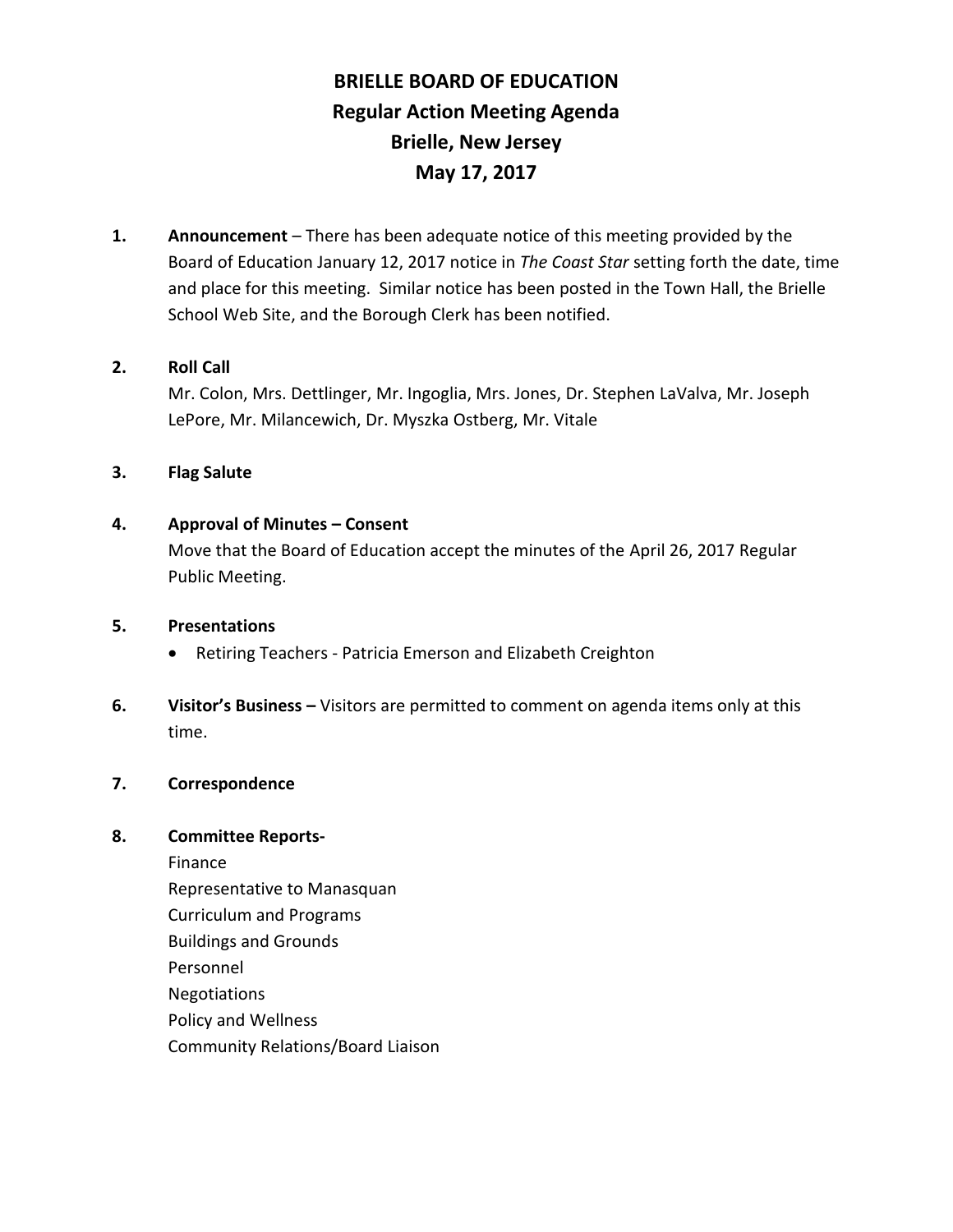# **9. Administrative Report**

# **May and June 2017 Drills**

## **HIB Report- Attachment 9.1**

School Year 2016-2017 -Four Investigations, Zero Confirmed (Three Not HIB, One Inconclusive)

### **10. Action Items**

### A. **Curriculum and Programs Roll Call**

**A.1** Motion that the Board of Education approves the following staff members to attend professional development workshops/conferences as listed below:

| <b>Staff Member</b> | Conference/Workshop                         | Cost           |
|---------------------|---------------------------------------------|----------------|
| Adrienne Mahon      | School Climate & Antibullying Conference,   | \$125.00, plus |
|                     | May 24, 2017, 8:00 AM - 4:00 PM, Richard    | mileage        |
|                     | Stockton University, Galloway, NJ           |                |
| Aileen Matt         | AOTA Conference, Philadelphia, PA -3/30-    | \$511.72       |
|                     | $4/4/2017$ (previously approved $9/14/16$ ) | lodging        |

**A.2** Motion that the Board of Education approves the following chaperones for the 8<sup>th</sup> Grade Trip to Gettysburg, PA on June 8 and 9, 2017.

| <b>Christine Carlson</b> | Colin Sabia     |
|--------------------------|-----------------|
| Kereth Looney, Nurse     | Michael Fricano |
| Kelly Cardamone          | Steve Labrecque |
| Patricia Emerson         | Peter Petosa    |
| Diane Lomet              | Jeanette Ramsey |
| <b>Matt Fallon</b>       | Dana Stover     |

**A.3** Motion that the Board of Education approves the following special education students to attend 2017-2018 Extended School Year and Regular School Year programs at the schools and cost listed below plus transportation:

| <b>Number of</b> |          | Cost                                          |
|------------------|----------|-----------------------------------------------|
| <b>Students</b>  | School   |                                               |
|                  | Douglass | \$104,025 tuition each for regular year, plus |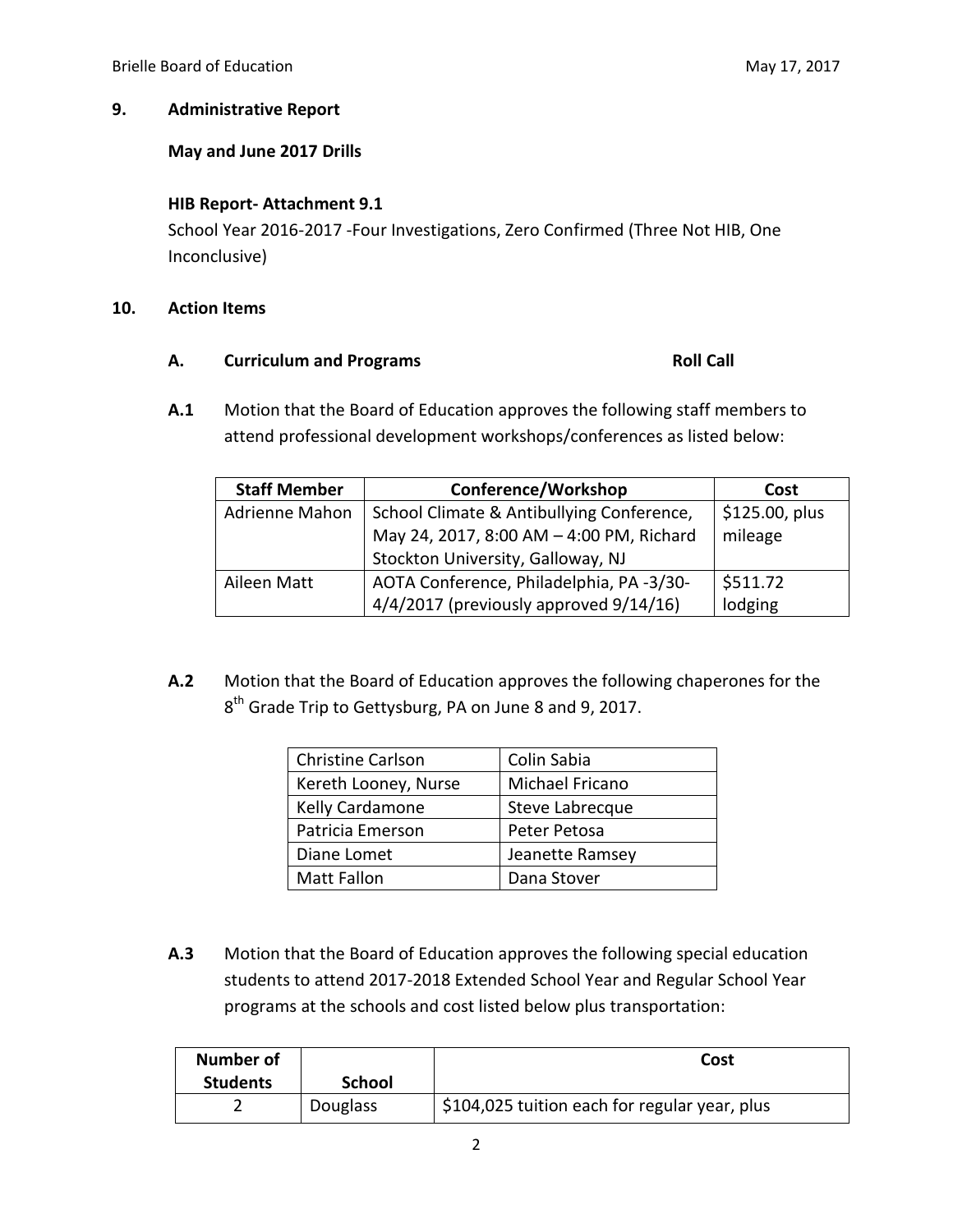|               | Developmental   transportation.                     |
|---------------|-----------------------------------------------------|
| Douglass      | \$20,200 tuition each for ESY, plus transportation. |
| Developmental |                                                     |

- **A.4** Motion that the Board of Education approves the revised 2016-2017 Special Education Tuition contract between Manasquan High School and Brielle School District reflecting seven students effective April 1, 2017.
- **A.5** Motion that the Board of Education approves 2017-2018 nursing contract with Bayada Pediatrics for one special education student at a rate of \$53.50 /hour for RN services and \$43.50/hour for LPN services during bus transportation.
- **A.6** Motion that the Board of Education approve a trip to Six Flags, Jackson, NJ for 84 -  $6^{\text{th}}$ , 7<sup>th</sup> and 8<sup>th</sup> grade students from Peer Leaders, Student Council, Safety Patrol, Yearbook, Newspaper, and 8<sup>th</sup> grade Band, on Tuesday May 30, 2017 from 9:30 AM – 3:00 PM as a reward for service to the school. Chaperones are Mr. Petosa, Mr. Fallon, Mr. Prol, Ms. O'Reilly, Ms. Mahon, and Ms. Hyland. Students will pay \$30.99 for admission, \$13.99 each if they want a lunch pass and the Board of Education will pay \$588.00 transportation for two buses.
- **A.7** Motion that the Board of Education approves the Band dinner to be held June 6, 2017 at the Manasquan Elks from 6:30 pm - 8:30 pm. Attendees will be charged \$5.00.
- **A.8** Motion that the Board of Education approves a trip to New York City, NY for twenty-one Drama Club students to see *Come From Away* Broadway Show on Wednesday, June 14, 2017 leaving Brielle School at 10:00 Am and returning at 6:00 PM. Chaperones are Ms. McWilliams, Ms. Musso and Ms. McAlary. The PTO has sponsored the ticket cost and the Brielle Board of Education will pay \$550 transportation for one bus. There is no cost to students.
- **A.9** Motion that the Board of Education approves a trip to Belmar Elementary School, Belmar, NJ for seventeen  $5^{th}$ ,  $6^{th}$ ,  $7^{th}$ , &  $8^{th}$  grade students to participate in a MakerFest STEAM TANK Challenge on June1, 2017 from 8:30 AM to 2:15 PM. Chaperones are Ms. Cardamone and Ms. McCloskey. Parents are transporting their children. Students will bring a bag lunch and there is no other cost.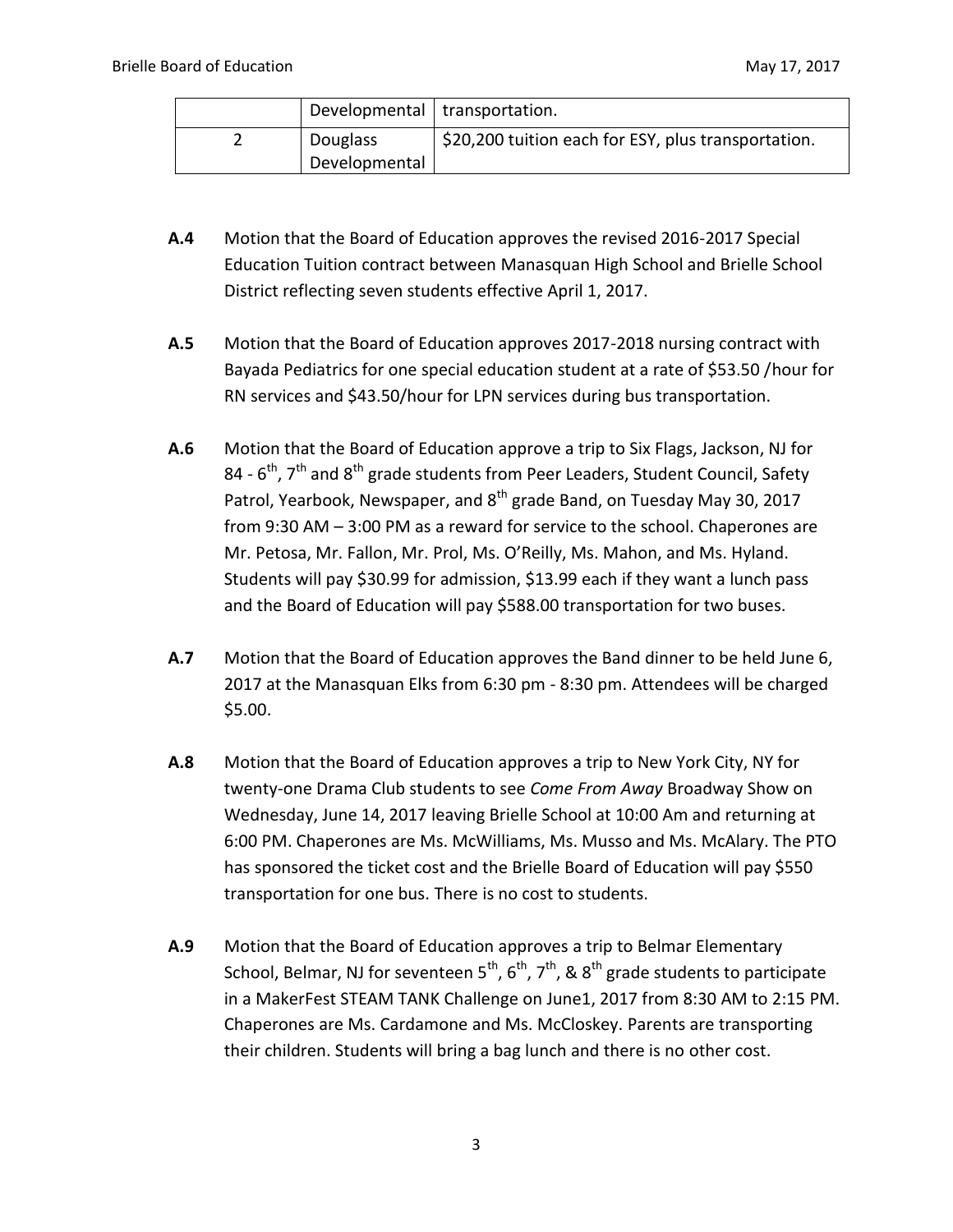- **A.10** Motion that the Board of Education approves West Long Branch Speech and Hearing Center to provide a central auditory processing evaluation for one Brielle student at a cost of \$510.00.
- **A.11** Motion that the Board of Education approves sixty-five grade five students to walk to Green Acres Park, Brielle, NJ on June 2, 2017 leaving school at 1:45 PM returning at 3:00 PM. Chaperones are Ms. Lembo, Mr. Fricano, Mr. Labrecque. There is no cost to students.
- **A.12** Motion that the Board of Education approves sixty-five grade five students to walk to Simko's, Riverhouse and Due Amici restaurants, Brielle, NJ on June 6, 2017 for lunch sponsored by the Chamber of Commerce. Students leave Brielle School at 12:00 PM and return at 2:30 PM. Chaperones are Ms. Lembo, Mr. Fricano, Mr. Labrecque, Ms. Hennessy. There is no cost to students.

# **B. Finance Roll Call**

**B.1** BE IT RESOLVED that the financial reports of the Secretary to the Board of Education and Treasurer of School Monies for April 30, 2017 which are in agreement be accepted as submitted and attached to and made part of the minutes of this meeting.

BE IT FURTHER RESOLVED that pursuant to N.J.A.C. 6A:23.2.11 (c)4 we certify that as of April 30, 2017 which after review of the secretary's monthly financial report and upon consultation with the appropriate district officials, to the best of our knowledge no major account or fund has been over expended in violation of N.J.A.C. 6A:23-2.11 (b) and that sufficient funds are available to meet the district's financial obligations for the remainder of the fiscal year.

- **B.2** Motion that the Board of Education approves the budget transfers effective April 30, 2017.
- **B.3** Motion that the Board of Education approves the continuation of the Flexible Spending Accounts as required by Section 125 of the Internal Revenue Code effective July 1, 2017 through June 30, 2018.
- **B.4** Motion that the Board of Education approves the contract with Horizon Blue Cross and Blue Shield for the administration of the district's Flexible Spending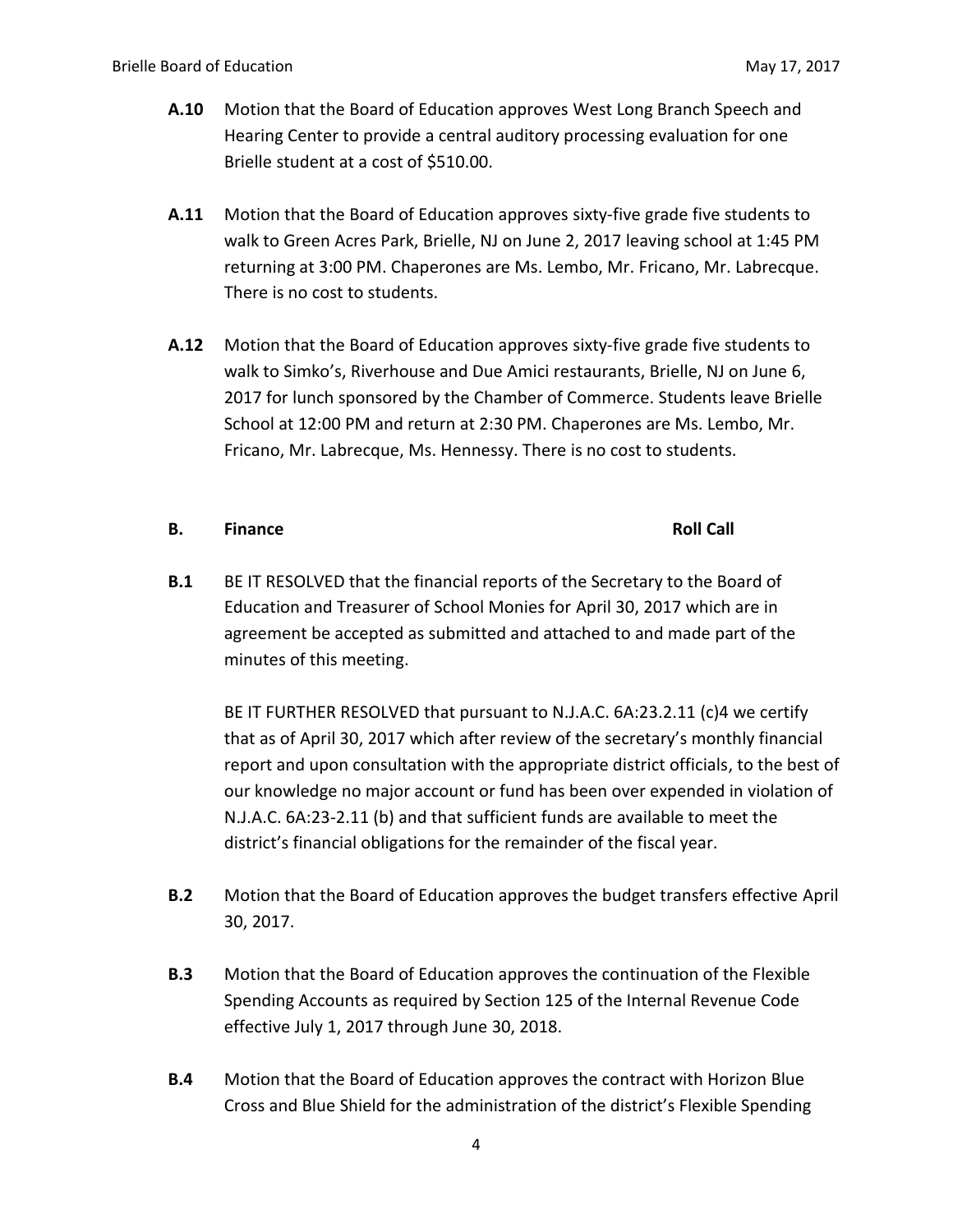Account at the cost of \$300 per year or \$6.00 per employee per month dependent on enrollment.

# **C.** Buildings and Grounds **Roll Call**

- **C.1** Motion that the Board of Education approves Shore Crush's facility use application to use the softball field on July 8 & 9, 2017 from 8:00 am- 8:00 pm.
- **C.2** Motion that the Board of Education amend April 26, 2017 approval for Nick Catenia's facility use application to use only the All Purpose Room from 1 pm- 5 pm July 10-14, 2017 and July 17-21, 2017 for a basketball camp.
- **C.3** Motion that the Board of Education accept the following bids and award the locker room renovation bid to Catel, Inc. as the lowest responsible bidder meeting specifications of the bid at the price of \$148,413. Attachment 10.C.3

| Firm                         | <b>Bid</b> |
|------------------------------|------------|
| Catel, Inc                   | \$148,413  |
| Cypreco Industries           | \$189,823  |
| GPC. Inc.                    | \$154,000  |
| <b>Helios Construction</b>   | \$171,000  |
| <b>McCauley Construction</b> | \$200,000  |
| <b>ROCON Construction GP</b> | \$218,000  |

# **D.** Policy **Roll Call**

**D.1** Motion that the Board of Education approves the following policies and regulations on the Second Reading:

| <b>Policy / Regulation #</b> | <b>Policy / Regulation Name</b>            |
|------------------------------|--------------------------------------------|
| 0000.02                      | Introduction (M) (Revised)                 |
| Policy 2415.06               | Unsafe School Choice Option (M) (Revised)  |
| Policy 2464                  | Gifted and Talented Students (M) (Revised) |
| Policy 2622                  | Student Assessment (M) (Revised)           |
| Policy 3160                  | Physical Education (M) (Revised)           |
| Regulation 3160              | Physical Education (M) (Revised)           |
| Policy 4160                  | Physical Education (M) (Revised)           |
| Regulation 4160              | Physical Education (M) (Revised)           |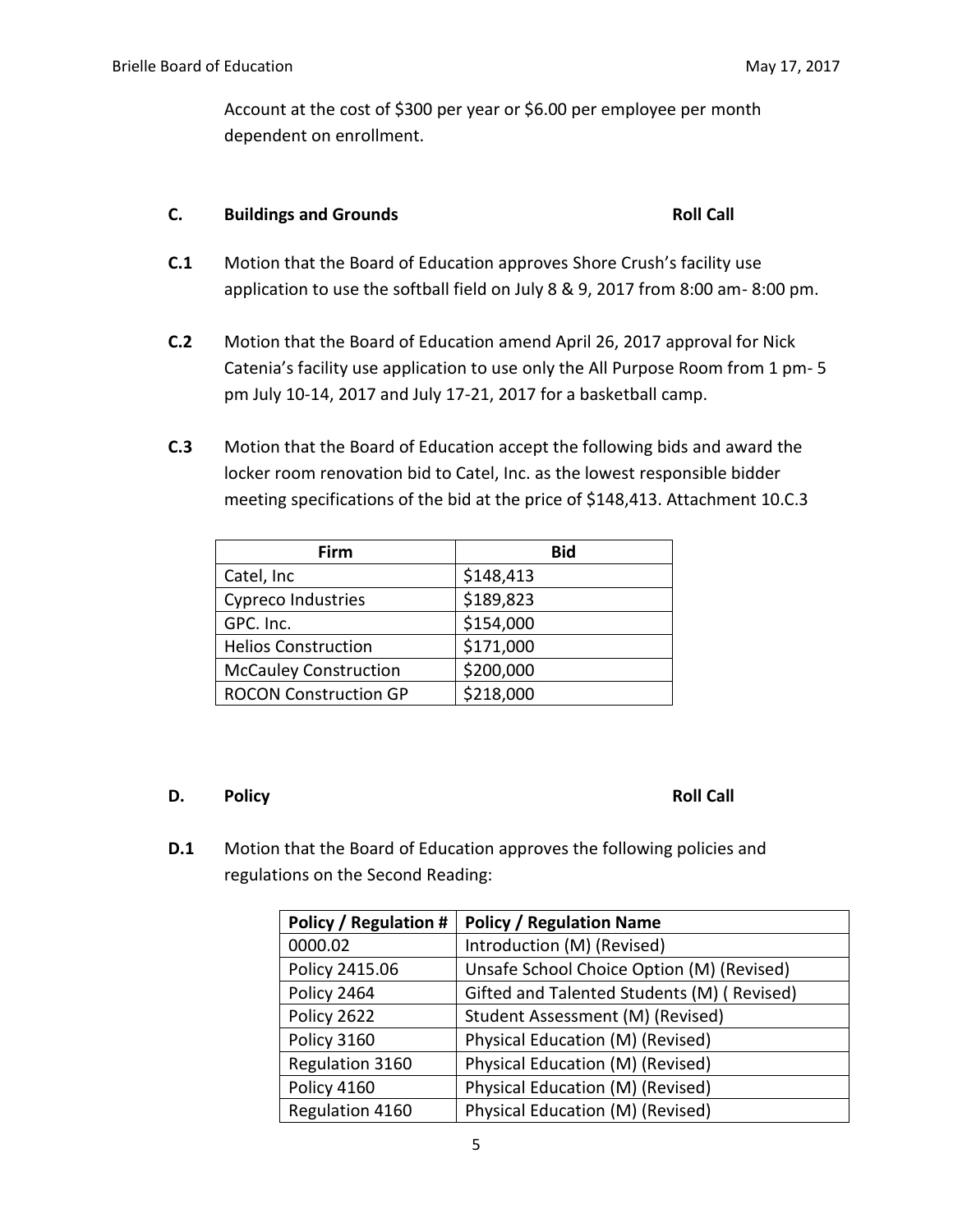| Policy 5116        | <b>Education of Homeless Children (Revised)</b> |
|--------------------|-------------------------------------------------|
| Regulation 5116    | <b>Education of Homeless Children (Revised)</b> |
| <b>Policy 8350</b> | <b>Records Retention (New)</b>                  |

### **E. Personnel Roll Call**

- **E.1** Motion that the Board of Education approves Michael DeForest and Kelia Cruz-Guzman as a substitute custodians for the 2016-2017 school year, pending criminal history review.
- **E.2** Motion that the Board of Education approves the following summer/substitute custodians for the 2017-2018 school year:

| Dan Heller        | Terri Magliulo     | <b>Chris Dalton</b> |
|-------------------|--------------------|---------------------|
| Mike Jamnik       | <b>Tom Pollock</b> | <b>Thomas Smith</b> |
| Ryan Tier         | Chris Erickson     | Tom Seyler          |
| David Buckle, Jr. | Michael DeForest   | Kevin Larkin        |
| Susan Glowacki    |                    |                     |

- **E.3** Motion that the Board of Education approves Brendan Gillespie as a Volunteer Coach for the Boys' Baseball Team.
- **E.4** Motion that the Board of Education approves Mac Grieb as a Student Volunteer in the Preschool Class.
- **E.5** Motion that the Board of Education approves Mackenzie Grogan to perform twenty hours of Community Service for West Chester University Education program.
- **E. 6** Motion that the Board of Education approves Lindsay Boland and Kellie Maas as substitute teachers pending criminal history review.